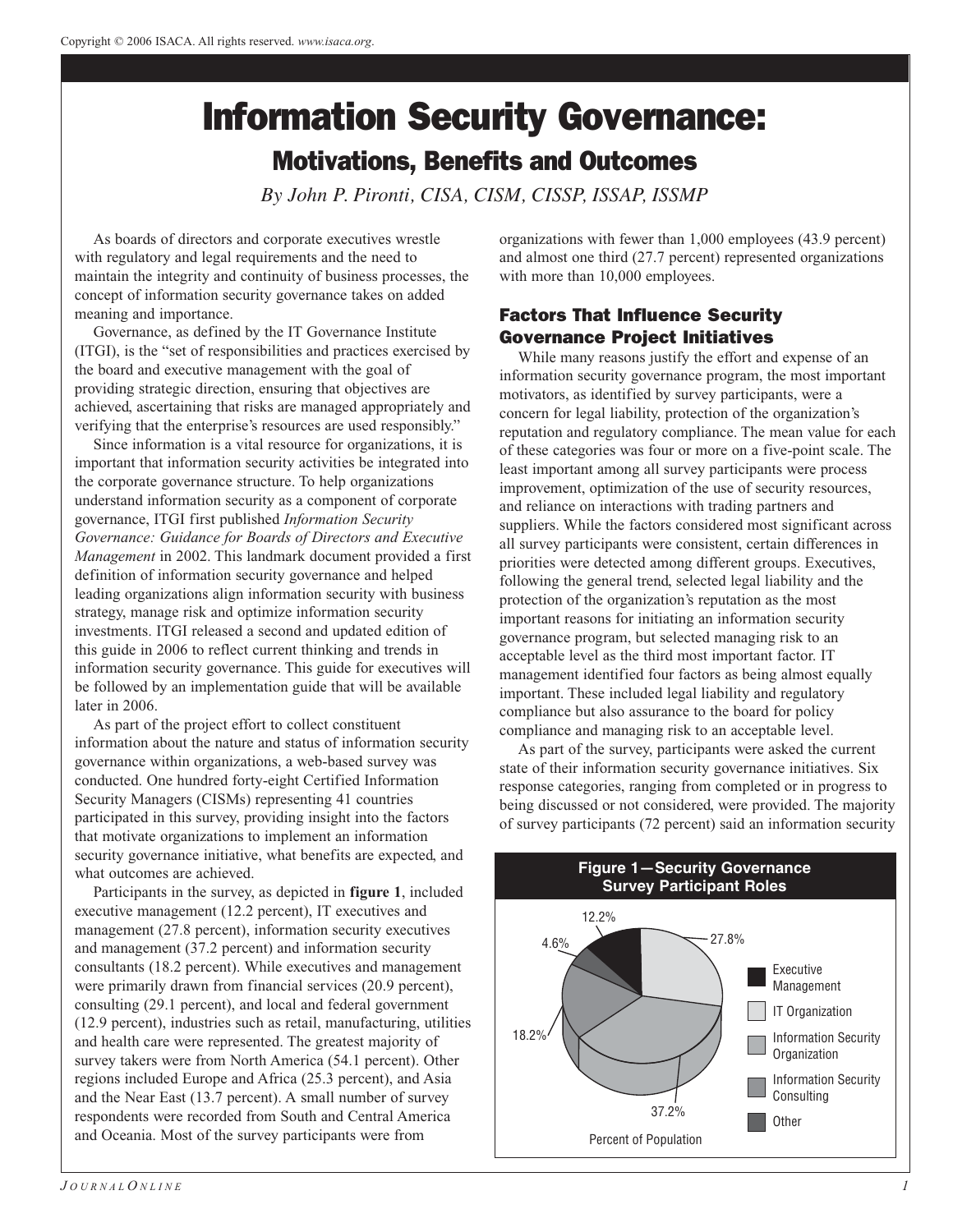governance initiative was completed, in progress or planned. Fifteen percent indicated that no action had been taken or was planned. Of those who had completed an information security governance project or were progressing toward information security governance, the most significant factors were to protect the organization's reputation, act out of concern for legal liability and provide assurance to the board of policy compliance.

## Information Security Governance Outcomes

Five basic outcomes can be expected to result from developing an effective governance approach to information security:

- Strategic alignment of security with business strategy and organizational objectives
- Reduction of risk and potential business impacts to an acceptable level
- Value delivery through the optimization of security investments with organizational objectives
- Efficient utilization of security investments supporting organization objectives
- Performance measurement and monitoring to ensure that objectives are met

Due to the importance of regulatory compliance in today's business environment, compliance can be added as an emerging information security governance outcome.

The mean responses from survey participants on a five-point scale do not vary significantly among the outcomes. When all survey responses are examined, the three most important information security governance outcomes were risk management (3.96), strategic alignment (3.88) and value delivery (3.58). As depicted in **figure 2**, there are differences when specific groups are considered. For example, executives chose risk management, strategic alignment and regulatory compliance as their most significant outcome expectations, and placed performance management as their least important



# **Figure 2—Outcomes and Executive Positions**

outcome. Security and IT executives and management chose regulatory compliance as the most important outcome, with mean scores of 4.57 and 4.45 respectively, which demonstrates the strength of this choice. It is also interesting to note that IT executives and management and their information security counterparts viewed regulatory compliance, risk management and strategic alignment as the most important information security governance outcomes, whereas executive management identified risk management, strategic alignment and then regulatory compliance as the most important outcomes.

For organizations that had completed or were completing an information security governance project, the most important expected outcome was regulatory compliance (4.3) followed by risk management and strategic alignment with the business.

## Information Security Governance Project Components

The activities that can be part of an information security governance program vary depending on the current state of the program and the expected results of this initiative. Survey participants were offered 13 activities that ranged from defining roles and responsibilities to documenting the control structure, and had to identify whether the activity was part of an information security governance project.

For all survey participants, the activities that would be included in an information security governance project included defining roles and responsibilities, developing policy, defining security standards and procedures, and aligning security roles and responsibilities (see **figure 3**). These activities appear foundational in nature. Projects such as transferring information security responsibilities to other

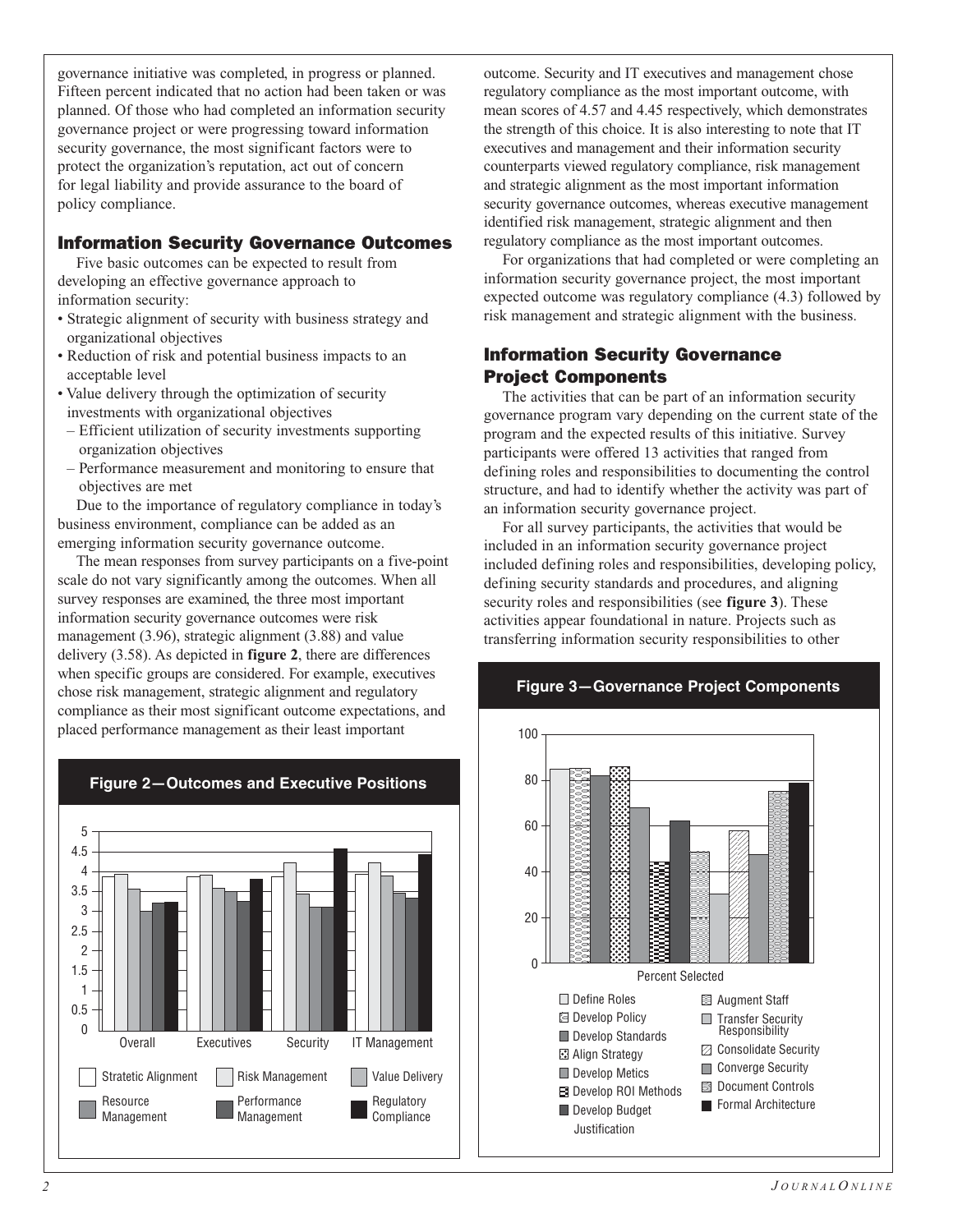departments, developing return on investment calculation methods, converging traditional and information security, augmenting information security staff, and consolidating security responsibilities within one department were the least favored project activities.

Among management groups represented in the survey, there was a difference of opinion as to what activities should be part of an information security governance project. In 88 percent of the responses, executive management selected policy development and security strategy alignment with business goals and objectives as a part of a governance project. Ninetyfour percent of the information security management participants identified the definition and alignment of roles and responsibilities as part of a governance project. IT executives and management most often selected (94 percent) the development of a formal security architecture as part of a governance project. In organizations where information security governance projects have been completed or are underway, almost 92 percent of the survey participants identified aligning security strategy with organization goals and priorities as being part of a project. For those not currently pursuing information security governance, security strategy alignment was identified as a project component in only 75 percent of the responses. For this group, the most frequently cited parts of an information security governance project were policy development, defining roles and responsibilities, and developing standards and procedures.

There were some interesting regional results. For North American survey participants, policy development, aligning roles and responsibilities, developing standards and procedures, and developing a formal information security architecture were most consistently identified as part of a governance project. For European survey participants, defining roles and responsibilities, alignment, and policy development were identified as part of a project in more than 90 percent of the responses. The development of an information security technical architecture was identified as part of an information security governance project in only 63 percent of the responses.

#### Information Security Governance Benefits

Survey participants were asked to indicate what they felt the quality of their organization's information security program was on a four-point scale, 1 indicating excellent and 4 poor. The content areas included security program components, the relationships between security and other business leaders, executive support for information security, and the quality of information protection. One would expect that, in organizations where there had been an investment in information security governance or where a project was in progress, there should be a marked improvement in quality in each of these categories. As indicated in **figure 4**, for each of the areas being considered, those who had completed or were completing an information security governance project felt that the quality of protection and relationships were better.

The information security program components in the survey include performance metrics, incident response, effectiveness, activity monitoring, trend analysis, the ability to accommodate changing business conditions, the ability to accommodate

**Figure 4—Governance-No Governance Comparison**



regulatory changes, and current state and gap analysis. For organizations in which an information security governance program was in the process of being put in place or currently in operation, quality excellence was identified for the ability of security plans to accommodate regulatory requirements  $(1.94)$ , security measures reduce the impact and duration of incidents (2.13), security infrastructure is used effectively (2.13), and security activities are integrated into business operations. For organizations in which an information security governance project had not been considered, the areas where quality was most lacking focused mostly on reporting and metrics. These organizations identified the areas of least quality as formalized security performance metrics  $(3.65)$ , security trend analysis (3.65), security metrics demonstrate the effectiveness of risk control measures (3.7), and current-state evaluations are performed to evaluate program effectiveness (3.25).

Information security program management support of quality items for the survey included management understanding of the security program relevance to business objectives, process owner support for the security program and seeing security as an enabler, support for the security culture, process owner acceptance of security responsibility, and process owner accountability for security. The areas of highest reported quality in this category for organizations that had invested in information security governance included the optimization of security investments to support business objectives (2.3) and support by business owners for the information security program (2.34). Organizations that had not made an information security governance investment reported the least quality in process owner accountability (3.65), security being seen as a business enabler (3.6), process owner support for the security program (3.55) and the development of support for a security culture (3.55). In these organizations, the highest quality was in the area of process owner acceptance for security responsibilities, but this received a mean score of only 3.4 out of a possible high score of 4. 1 High 4 Low